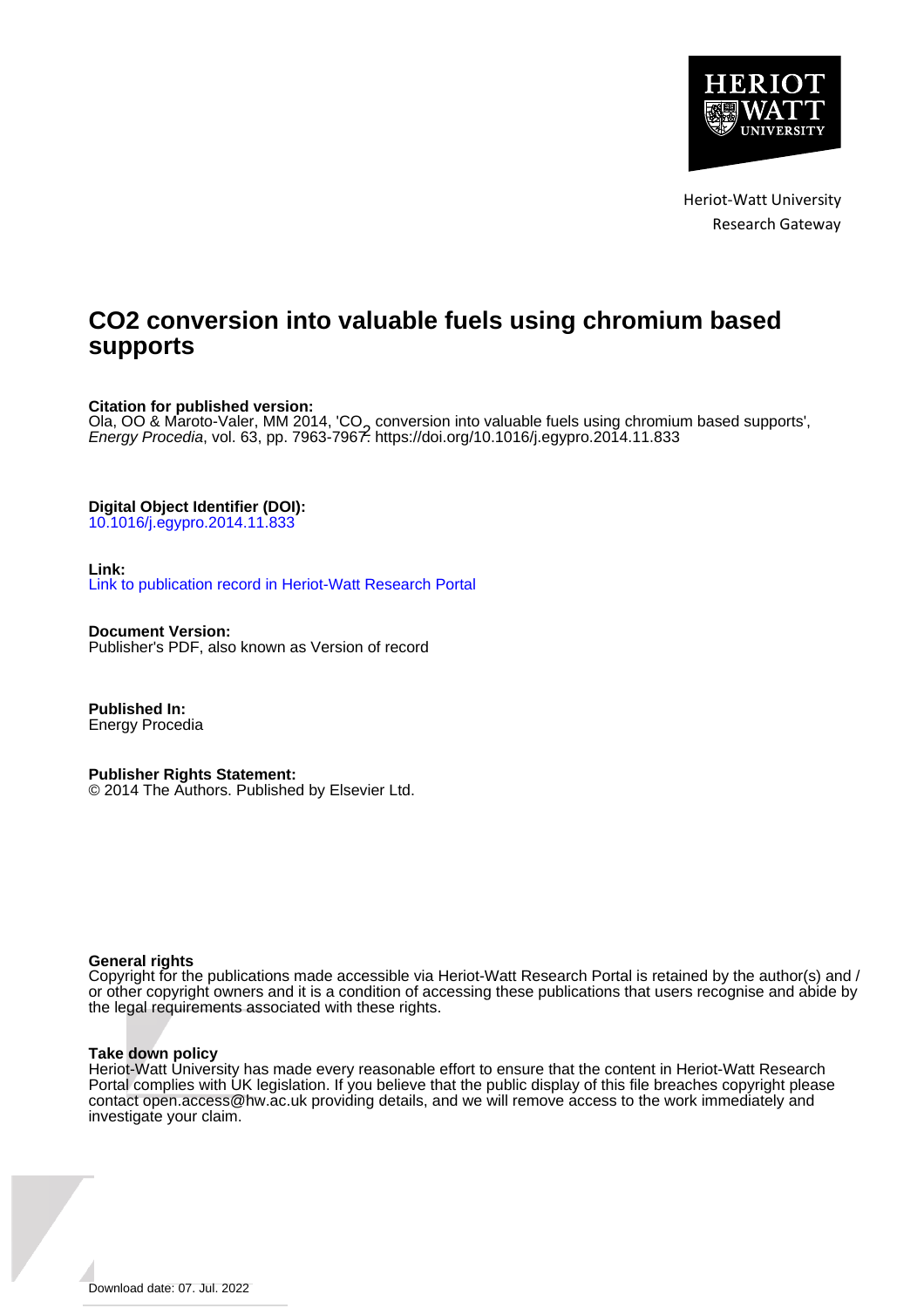



Available online at www.sciencedirect.com



Energy Procedia

Energy Procedia 63 (2014) 7963 - 7967

# GHGT-12

# $CO<sub>2</sub>$  conversion into valuable fuels using chromium based supports

Oluwafunmilola O. Ola<sup>a\*</sup>, M. Mercedes Maroto-Valer<sup>a</sup>

*a Centre for Innovation in Carbon Capture and Storage (CICCS), School of Engineering and Physical Sciences, Heriot-Watt University, Edinburgh, EH14 4AS, UK*

#### **Abstract**

 $CO<sub>2</sub>$  utilization by direct catalytic conversion of  $CO<sub>2</sub>$  driven by solar energy is an attractive approach for producing alternative value added products suitable for end-use infrastructure. In order to fully harness the solar spectrum and increase photocatalytic activity and selectivity, Cr-TiO<sub>2</sub> based films were deposited on ceramic honeycomb monoliths with varying concentrations synthesized by sol-gel technique and dip coating route. The improved photocatalytic activity of the  $Cr-TiO<sub>2</sub>$  monoliths in the visible light region compared to pure  $TiO<sub>2</sub>$  can be attributed to increased visible light absorption and accessible active metal sites arising from the appropriate metal dispersion and loading amount.

© 2013 The Authors. Published by Elsevier Ltd. © 2014 The Authors. Published by Elsevier Ltd. This is an open access article under the CC BY-NC-ND license (http://creativecommons.org/licenses/by-nc-nd/3.0/). Peer-review under responsibility of the Organizing Committee of GHGT-12

Keywords: CO<sub>2</sub> utlization; Photocatalysis ; Chromium; Monolith, Optical Fiber; Titanium dioxide

## **1. Introduction**

The need to meet global energy demand predicted to increase due to a rising global population has led to the development of different strategies by which alternative fuels can be produced from increasing  $CO<sub>2</sub>$  emissions. At present, utilization of CO2 accounts for only approximately 2% of emissions and forecasts predict 700 megatons of  $CO<sub>2</sub>/year$  could be mitigated [1]. Since  $CO<sub>2</sub>$  is a thermodynamically stable compound, its reduction must not consume additional energy or increase net  $CO<sub>2</sub>$  emissions. Renewable sources like solar energy provide readily available and continuous light supply required for driving this conversion process. Therefore, the use of solar energy to drive CO2 photocatalytic reactions simultaneously addresses the aforementioned challenges, while producing sustainable fuels or chemicals suitable for use in existing energy infrastructure.  $CO<sub>2</sub>$  photocatalysis offers the

<sup>\*</sup> Corresponding author. Tel.: +44 (0) 131 451 4737. *E-mail address:* O.O.Ola@hw.ac.uk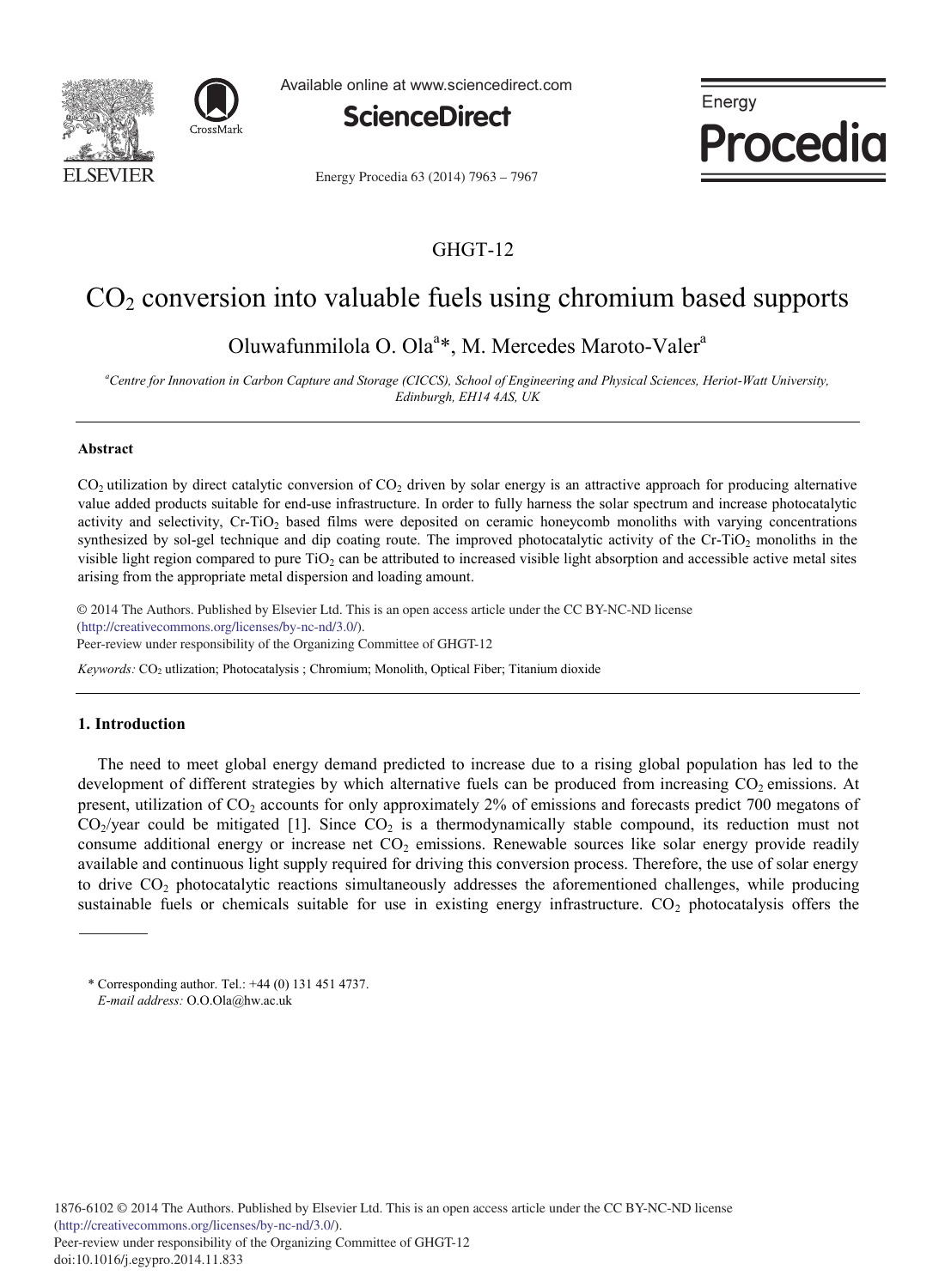possibility of utilizing captured  $CO<sub>2</sub>$  to synthesize energy rich and chemically useful products with the aid of semiconductor catalyst(s) under light irradiation and ambient conditions. Pure titanium dioxide ( $TiO<sub>2</sub>$ ) has been frequently used for UV induced photocatalysis due to its abundance, low cost and chemical stability. Conversely, its use for visible light induced photocatalysis is limited due to its large band gap; as it can only be activated by ultraviolet (UV) light which represents 2-5% of sunlight. In order to fully harness the solar spectrum and increase photocatalytic activity and selectivity, several studies have been conducted to modify the physicochemical properties of  $TiO<sub>2</sub>$  via the introduction of transitional metal ions [2-4]. When these metals replace Ti atoms in the substitutional sites, occupy the interstitial sites, or form aggregates on the surface of  $TiO<sub>2</sub>$ , they can cause changes in the properties of  $TiO<sub>2</sub>$ , where the band structures and properties of  $TiO<sub>2</sub>$  have been reported to be tailored by this process. These metals also serve as a source of charge-carrier traps which can increase the life span of separated electron hole pairs, and thus enhancing the efficiency and product selectivity for  $CO<sub>2</sub>$  photoreduction [2-3]. The textural properties and photoconversion efficiency can also be improved by anchoring photocatalysts onto supports. The deposition of  $TiO<sub>2</sub>$ based films on supports eliminates the need for post treatment separation, provides high surface area and mass transfer rate [3]. The use of interconnected three-dimensional structures like the honeycomb monolith containing parallel straight channels has been exploited for industrial processes due to its potentially high surface to volume ratio, easy of scale-up through an increase of its dimensions and channels, control of structural parameters (i.e. pore volume, pore size and surface area) etc. [4-5]. Photocatalytic studies conducted using the monolith as a support has identified low light utilization efficiency due to poor light distribution in the pores or channels of the honeycomb monolith as a major drawback associated with its use [6-9]. This drawback can be mitigated by threading the monolithic structures with optical fibers to eliminate limited light penetration through the internal channels of the monolith by acting as a light distributing guide. Doping of metal ions especially Cr in the lattice of  $TiO<sub>2</sub>$  can cause enhanced bathochromic shift from the UV region to longer wavelengths in the visible light region, and thus, improving its band width via the introduction of additional energy levels within the band gap of  $TiO<sub>2</sub>[10]$ . However, the influence of Cr doping on the performance of  $TiO<sub>2</sub>$  for photocatalytic reduction of  $CO<sub>2</sub>$  using monolithic structures has not been exploited. Until now, it remains unclear how the use of supports such as the ceramic honeycomb monoliths threaded with optical fibers influences the performance of  $Cr-TiO<sub>2</sub>$  for  $CO<sub>2</sub>$  reduction to fuels. Accordingly, the objective of this work is to understand the effect of these metal loaded photocatalysts on supports for  $CO_2$  reduction. To gain this understanding, a series of single doped  $Cr-TiO_2$  based monoliths synthesized by the improved sol-gel technique and dip coating method were tested in the internally illuminated monolith photoreactor system.

#### **2. Experimental**

#### 2.1. Sol-gel synthesis and dip coating of pure TiO<sub>2</sub> and Cr-TiO<sub>2</sub> based monoliths

Honeycomb ceramic monoliths with 177 channels were coated with  $SiO<sub>2</sub>$  sol and pure TiO<sub>2</sub> or Cr-TiO<sub>2</sub> sol with varying metal concentrations prepared by the controlled sol-gel method. SiO<sub>2</sub> sol was obtained from a mixture of ethanol (C<sub>2</sub>H<sub>5</sub>OH, Acros Organics), deionized water and tetraethyl orthosilicate (Si (OC<sub>2</sub>H<sub>5</sub>)<sub>4</sub>, Acros Organics) in volume ratios of 2:1:2. The pH was adjusted to 2 using dilute hydrochloric acid (HCl, Fisher Scientific). After addition of polyethylene glycol (PEG,  $(C_2H_4O)$  n.H<sub>2</sub>O, Acros Organics), the monoliths were submerged into  $SiO<sub>2</sub>$ sol for two repeated coating cycles of 30 minutes. The coated monoliths were then dried and calcined in a furnace at 973K for 3 hours. SiO<sub>2</sub> coated monoliths were then subsequently immersed in pure TiO<sub>2</sub> or Cr-TiO<sub>2</sub> sol prepared using n-butanol, acetic acid, titanium (IV) butoxide and fixed amount of chromium (III) nitrate nonahydrate  $(Cr(NO<sub>3</sub>)<sub>3</sub>.9H<sub>2</sub>O$ , Acros Organics) as precursors. The TiO<sub>2</sub>/SiO<sub>2</sub> or Cr-TiO<sub>2</sub>/SiO<sub>2</sub> coated monoliths were dried and calcined at 150 °C and 500 °C, respectively to burn off organic compounds and complete crystallization. Side glowing optical fibers were used as light distribution guides.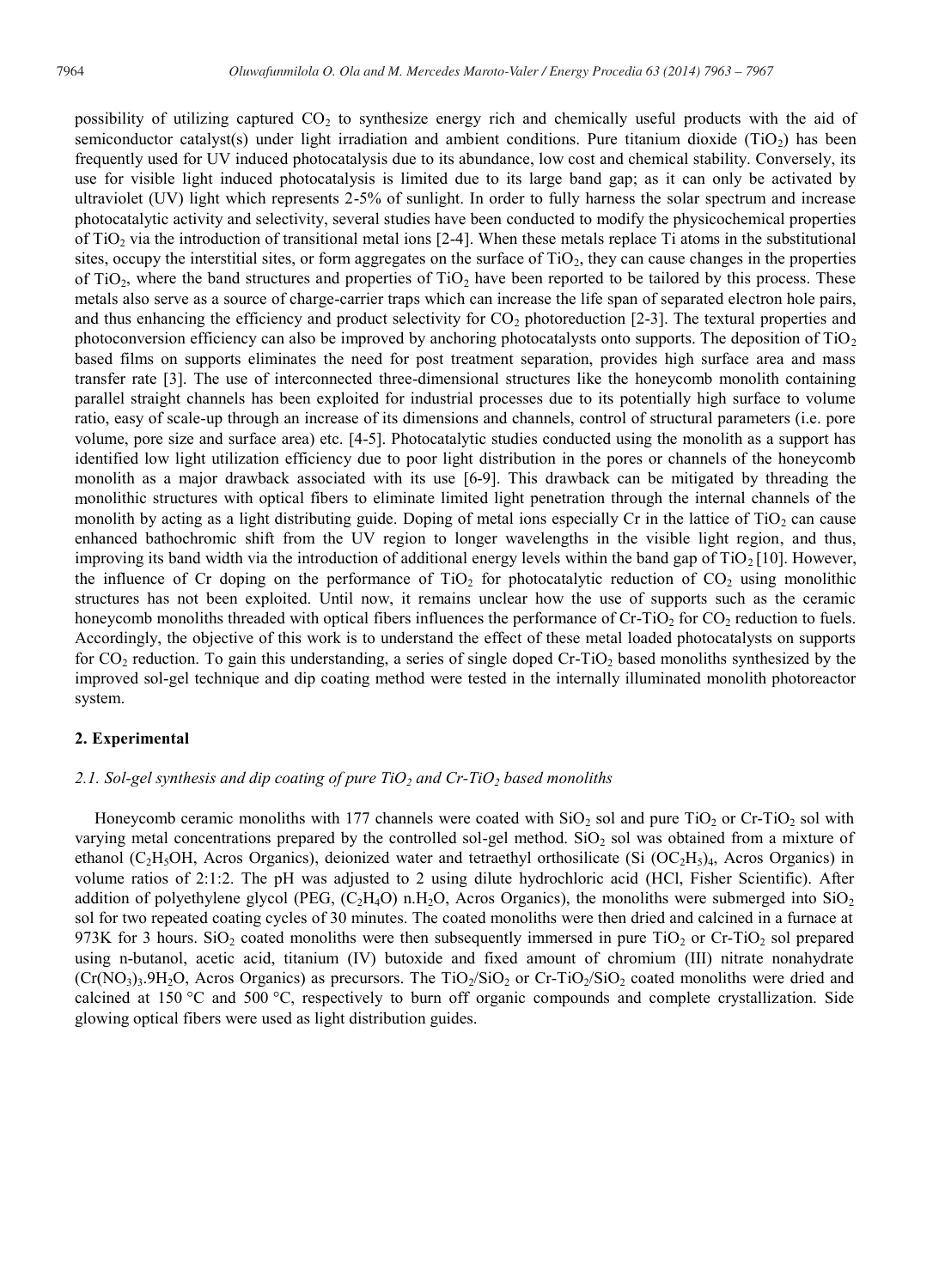#### *2.2. Characterization*

The diffraction pattern of the Cr-TiO<sub>2</sub> based monoliths were determined by using the Hiltonbrooks X-ray powder diffractometer. Ultraviolet-visible spectroscopy (UV-Vis, Varian Cary 300) was used for the measurement of the band gap, threshold wavelength, and the absorbance of ultraviolet light as a function of the transmittance. The band gap energy  $(E_g)$  of the catalysts was estimated using the standard equation, which is based on the relationship between frequency  $(c/\lambda)$  and photon energy  $(E_g = 1240/\lambda)$ . The morphology and elemental composition of the nanoparticles were evaluated by transmission electron microscopy (TEM, JEOL 2100F). Chemical and electronic states of the elements present in the catalysts were detected by X-ray photoelectron spectroscopy (XPS, Kratos Axis Ultra). All binding energies were charge corrected to the internal standard of carbon (1s, 285 eV).

#### *2.3. CO2 photocatalytic reduction*

Photocatalytic reduction of  $CO<sub>2</sub>$  in gaseous phase was evaluated in a cylindrical Pyrex glass reactor containing the catalyst-coated supports (honeycomb ceramic monoliths threaded with optical fibers) [8]. The monolith threaded with approximately 177 side glowing optical fibers was placed in a parallel manner such that light irradiated through the quartz window of the reactor could be transmitted along the internal channels of the monolith. Total influx  $(68.35 \text{mW/cm}^2)$  of visible light measured at different positions of the assembled photoreactor was supplied by a halogen lamp (500 W). The reactor was purged with helium (He) gas to check for leakage and contamination prior to the continuous supply of  $CO<sub>2</sub>$  gas flow saturated with water vapor if no leak was detected. Extracted gas samples were identified and analyzed after 4 hours of visible light irradiation using the mass spectrometer (MS, Hiden Analytical) equipped with capillary, quadrupole mass analyzer (HAL 201-RC) and Faraday/Secondary electron multiplier (SEM) detectors.

# **3. Results and Discussion**

#### *3.1. Monolith characterization*

All diffraction peaks for pure  $TiO<sub>2</sub>$  and  $Cr TiO<sub>2</sub>$  based monoliths can be indexed to the tetragonal anatase phase TiO2 which was confirmed by comparison with the Joint Committee on Powder Diffraction Standards (JCPDS) Card File No.21-1272. Chromium peaks in its metal or oxide phase were not observed even at the highest doping ratio of  $2wt\%$ , due to the high dispersion of chromium species in TiO<sub>2</sub> structure. A red shift and enhancement of the light absorption properties towards the visible light region was observed for all the Cr-TiO<sub>2</sub> based monoliths when compared with the spectrum of pure  $TiO<sub>2</sub>$  monolith (3.1eV). The optical properties of  $TiO<sub>2</sub>$  were tuned towards the visible light by the substitution of  $Ti^{4+}$  by  $Cr^{3+}$  ions. The incorporation of  $Cr$  ions in the  $TiO_2$  matrix is responsible for the shift towards the visible light region due to the charge transfer transition from the 3d orbitals of Cr species to the TiO<sub>2</sub> conduction band. The tailings observed in the absorption band of  $Cr$ -TiO<sub>2</sub> samples have been reported to be assigned to Cr doping creating additional energy levels (Cr 2p level) and oxygen vacancies within the band gap of  $TiO<sub>2</sub>$  [11]. Absorption spectra of the resulting Cr-based TiO<sub>2</sub> photocatalysts showed increased shift in the visible light with increased Cr doping concentration. The band gap energies of the Cr-based catalysts were within the range of 2.12-2.94eV, with the largest red shift occurring for the 2wt% Cr-TiO2 sample. The binding energies of the Cr  $2p_{3/2}$  and Cr  $2p_{1/2}$  core levels at 576.5eV and 586.3eV are characteristic of chromium (III) oxide for all Cr-TiO<sub>2</sub> monoliths, respectively (Wagner *et al.* (2007)). This indicates that Cr species exist predominantly in the TiO<sub>2</sub> lattice sites in the form of  $Cr^{3+}$ . These values are consistent with the binding energies of Cr 2p<sub>3/2</sub> measured for Cr doped  $TiO<sub>2</sub>$  [11-12].

#### *3.2. CO2 photocatalytic reduction*

The photocatalytic activities of Cr-based catalysts coated on the monolith threaded with optical fibers were evaluated for CO<sub>2</sub> photoreduction after 4 hours of visible light irradiation. As shown in Figure 1, the product rates of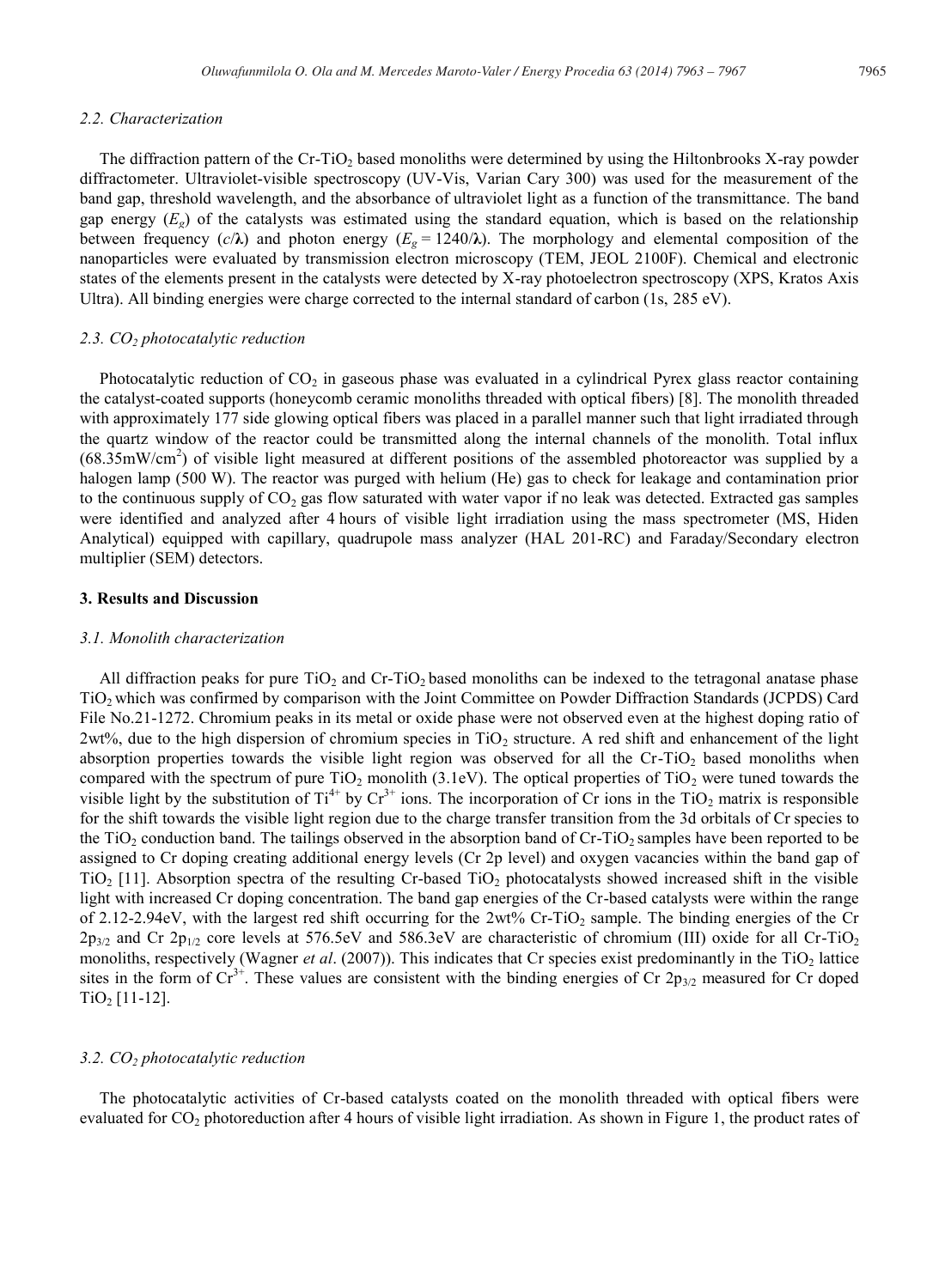methanol and hydrogen steadily increase with higher metal concentration to give an optimal ratio of  $1wt%Cr-TiO<sub>2</sub>$ . The production rate of methanol and hydrogen over the  $0.1wt\%Cr-TiO<sub>2</sub>$  monolith was lower when the monolith was used as a sole support without optical fibers compared to the sample where the optical fibers were threaded in the channels of the monolith. When the monolith is used as a sole support, not all immobilized photocatalyst may be activated due to limited light distribution arising from the catalyst coated on the outer surface absorbing most of the light and light intensity decaying rapidly along the opaque channels of the monolith. Doping of Cr improves the photocatalytic activity due to the dopant facilitating the light absorption of  $TiO<sub>2</sub>$  towards the visible light region. All the Cr-TiO<sub>2</sub> photocatalysts show improved product rates when compared to pure TiO<sub>2</sub> where no product formation was observed. The improved photocatalytic activity of the Cr-TiO<sub>2</sub> monoliths in the visible light region compared to pure  $TiO<sub>2</sub>$  can be attributed to increased visible light absorption and accessible active metal sites arising from the appropriate metal dispersion and loading amount. Decreased product rates were also observed for the subsequent higher doping ratios under visible light. This result could be due to the coverage of the surface of  $TiO<sub>2</sub>$  with increased metal ions which inhibited interfacial charge transfer due to insufficient amount of light energy available for activation of all the catalyst particles [9].



Fig. 1. Effect of Cr doping on TiO<sub>2</sub> based monoliths threaded with optical fibers for CO<sub>2</sub> photocatalytic reduction under visible light irradiation.  $((A) TiO<sub>2</sub>, (B) 0.1wt% Cr-TiO<sub>2</sub> with no optical fibers, (C) 0.1wt% Cr-TiO<sub>2</sub>, (D) 0.5wt% Cr-TiO<sub>2</sub>, (E) 1wt% Cr-TiO<sub>2</sub>, (F) 1.5wt% Cr-TiO<sub>2</sub> and (G)$  $2wt\%$  Cr-TiO<sub>2</sub>; C-G were tested with optical fibers)

#### **4. Conclusions**

Sol gel derived Cr-TiO<sub>2</sub> immobilized onto monolithic structures threaded with optical fibers were studied under visible light irradiation. The photocatalytic activities of  $Cr$ -TiO<sub>2</sub> based monoliths with various doping concentrations were evaluated for  $CO_2$  reduction after 4 hours of visible light irradiation. The optical properties of TiO<sub>2</sub> were tuned towards the visible light with increased Cr concentration when compared to pure  $TiO<sub>2</sub>$ . The incorporation of Cr ions in the crystal lattice of  $TiO<sub>2</sub>$  improved the photocatalytic activity in the visible light with optimal doping concentrations of 1wt% when compared to pure  $TiO<sub>2</sub>$ . Conversely, high Cr concentration was detrimental to visible light photocatalytic activity due to the Cr species acting as multiple trap sites and thus facilitating electron-hole recombination.